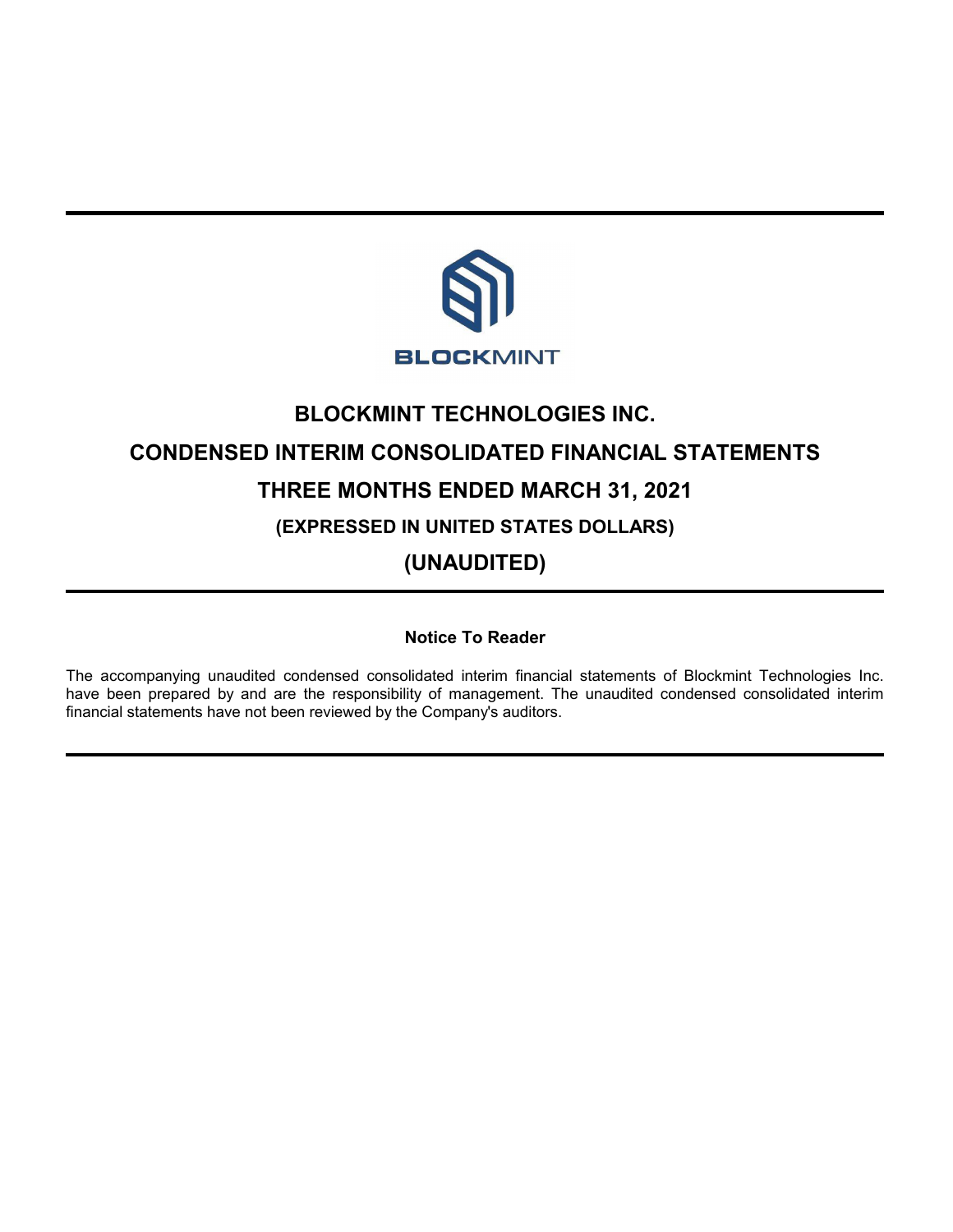# **Blockmint Technologies Inc. Condensed Interim Consolidated Statements of Financial Position (Expressed in United States Dollars) Unaudited**

|                                                   | As at<br>March 31,<br>2021 |    |             |
|---------------------------------------------------|----------------------------|----|-------------|
| <b>ASSETS</b>                                     |                            |    |             |
| <b>Current assets</b>                             |                            |    |             |
| Cash                                              | \$<br>3,233,063            | \$ | 2,600,962   |
| <b>Receivables</b>                                | 4,138                      |    | 3,455       |
| Prepaid expenses                                  | 1,000                      |    | 1,000       |
| <b>Total assets and current assets</b>            | 3,238,201                  |    | 2,605,417   |
| <b>EQUITY AND LIABILITIES</b>                     |                            |    |             |
| <b>Current liabilities</b>                        |                            |    |             |
| Accounts payable and accrued liabilities (note 8) | \$<br>111,990              | \$ | 61,889      |
| <b>Total current liabilities</b>                  | 111,990                    |    | 61,889      |
| <b>Equity</b>                                     |                            |    |             |
| Share capital (note 5)                            | 9,661,389                  |    | 8,884,433   |
| Warrant reserve (note 7)                          | 17,500                     |    | 17,500      |
| Contributed surplus (note 6)                      | 385,400                    |    | 30,300      |
| Foreign currency translation reserve              | 13,495                     |    | 13,495      |
| Deficit                                           | (6,951,573)                |    | (6,402,200) |
| <b>Total equity</b>                               | 3,126,211                  |    | 2,543,528   |
| <b>Total equity and liabilities</b>               | \$<br>3,238,201            | \$ | 2,605,417   |

Nature of operations and going concern (note 1)

"Nelson Ijih", Director

"Colin Watt", Director

The accompanying notes to the unaudited condensed consolidated interim financial statements are an integral part of these statements.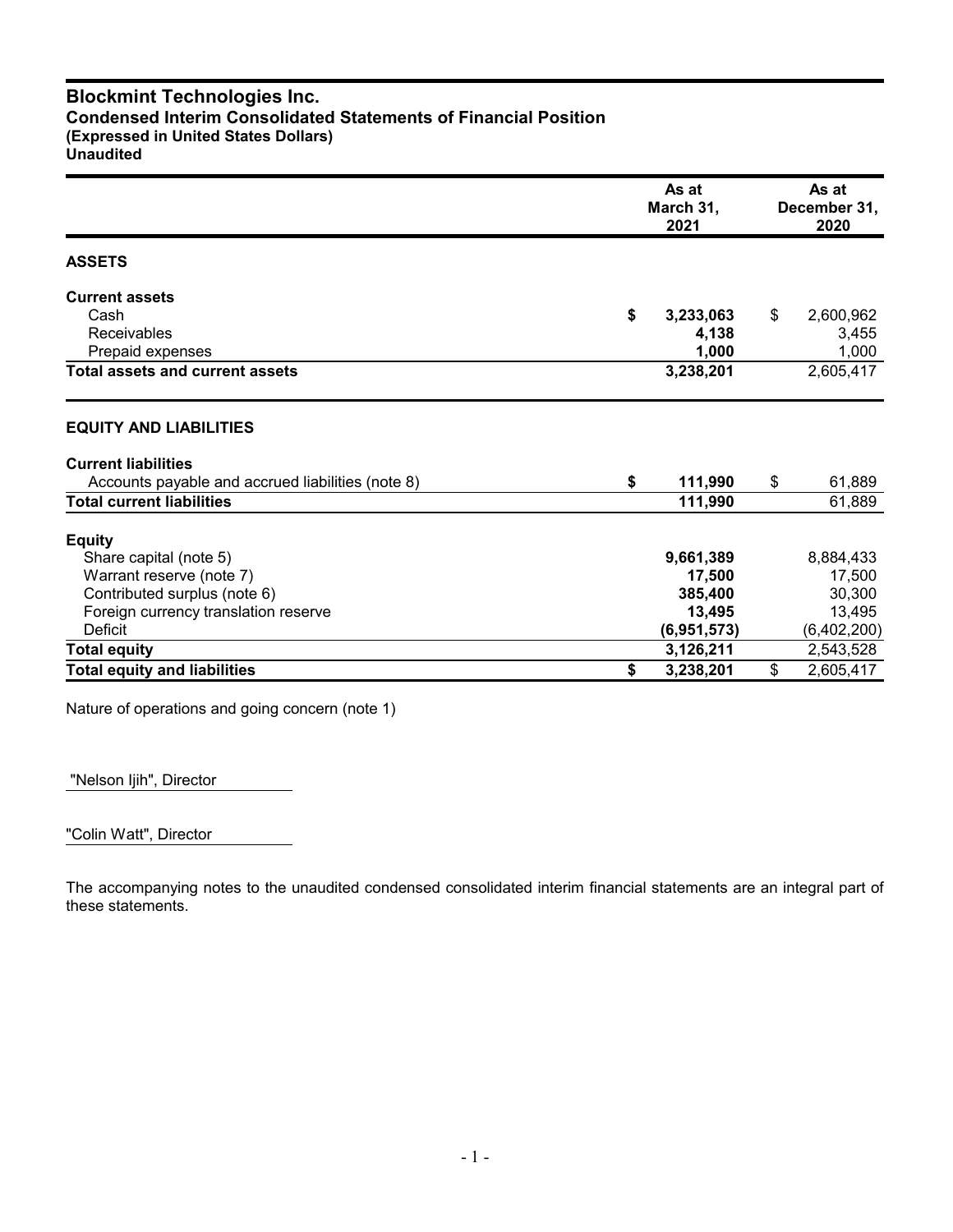# **Blockmint Technologies Inc. Condensed Interim Consolidated Statements of Loss and Comprehensive Loss (Expressed in United States Dollars) Unaudited**

|                                                      |    | <b>Three Months Three Months</b><br><b>Ended</b><br>March 31,<br>2021 | <b>Ended</b><br>March 31,<br>2020 |
|------------------------------------------------------|----|-----------------------------------------------------------------------|-----------------------------------|
| <b>Operating expenses</b>                            |    |                                                                       |                                   |
| Business development and promotion                   | \$ | 60,629                                                                | \$<br>3,997                       |
| Consulting (note 8)                                  |    | 89,701                                                                | 12,979                            |
| Management fees and salaries (note 8)                |    | 43,500                                                                | 24,375                            |
| Office and miscellaneous                             |    | 4,709                                                                 | 9,931                             |
| Professional fees (note 8)                           |    | 5,950                                                                 | 3,750                             |
| Salaries and wages                                   |    | 6,578                                                                 | 5,279                             |
| Share-based payments (note 6)                        |    | 355,100                                                               |                                   |
| Total operating expenses                             |    | 566,167                                                               | 60,311                            |
| Loss before other items                              |    | (566, 167)                                                            | (60, 311)                         |
| Foreign exchange (loss) gain                         |    | 16,794                                                                | 4,889                             |
| Revaluation of digital currency                      |    |                                                                       | 38                                |
| Net loss for the period                              | \$ | (549, 373)                                                            | \$<br>(55, 384)                   |
| Other comprehensive loss                             |    |                                                                       |                                   |
| Gain on currency translation                         |    |                                                                       | (29, 410)                         |
| Total comprehensive loss for the period              | \$ | (549, 373)                                                            | \$<br>(84, 794)                   |
| Basic and diluted net loss per share (note 9)        | S  | (0.01)                                                                | \$<br>(0.00)                      |
| Weighted average number of common shares outstanding |    | 47,050,544                                                            | 44,269,068                        |

The accompanying notes to the unaudited condensed consolidated interim financial statements are an integral part of these statements.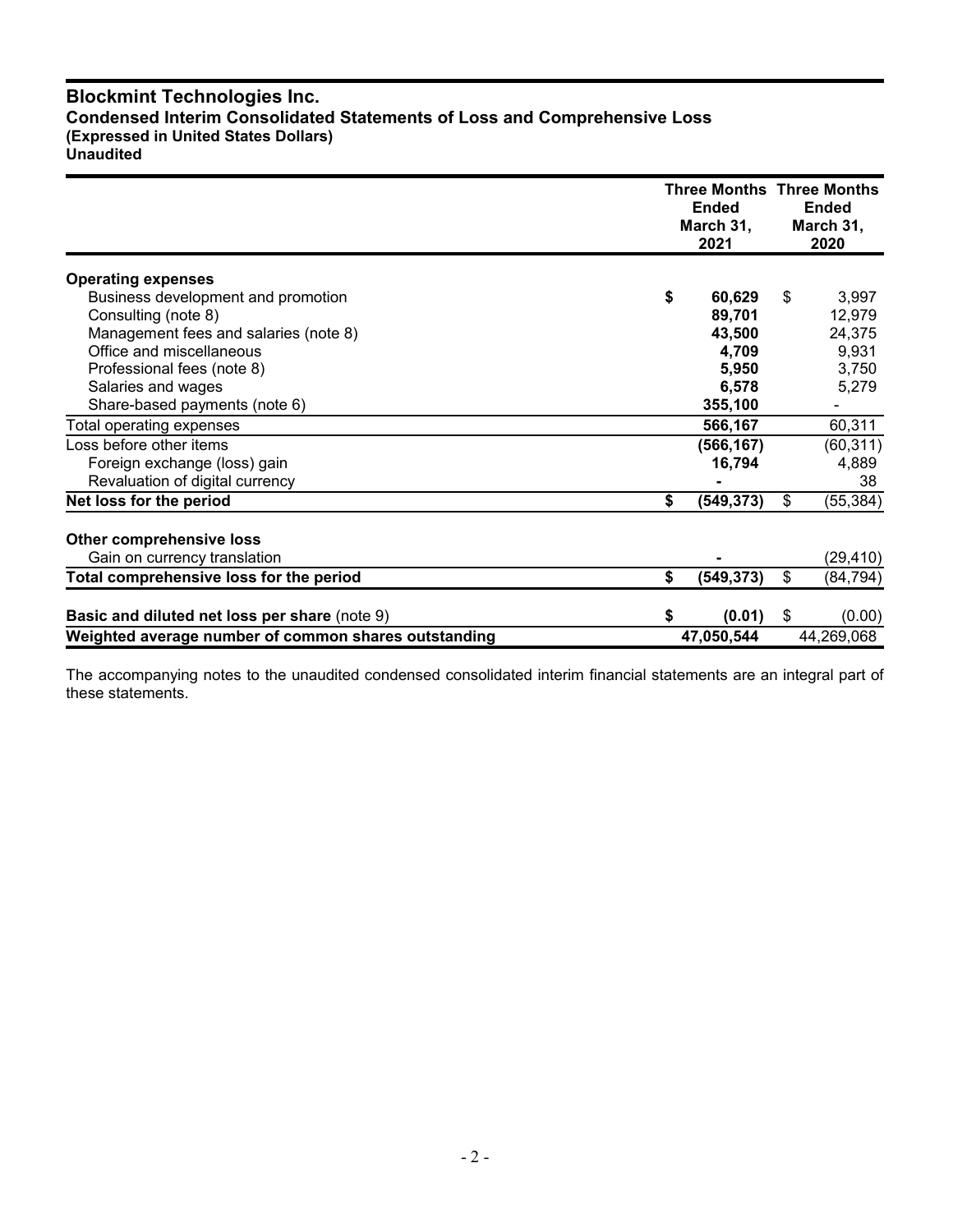# **Blockmint Technologies Inc. Condensed Interim Consolidated Statements of Cash Flows (Expressed in United States Dollars) Unaudited**

|                                            | <b>Ended</b><br>March 31,<br>2021 | <b>Three Months Three Months</b><br><b>Ended</b><br>March 31,<br>2020 |
|--------------------------------------------|-----------------------------------|-----------------------------------------------------------------------|
| <b>Operating activities</b>                |                                   |                                                                       |
| Net loss for the period                    | \$<br>(549, 373)                  | (55, 384)<br>\$                                                       |
| Adjustments for:                           |                                   |                                                                       |
| Share-based payments (note 6)              | 355,100                           |                                                                       |
| Revaluation of digital currency            |                                   | (38)                                                                  |
| Changes in non-cash working capital items: |                                   |                                                                       |
| Receivables and prepaid expenses           | (683)                             | 7,075                                                                 |
| Accounts payable and accrued liabilities   | 50,101                            | 9,130                                                                 |
| Net cash used in operating activities      | (144,855)                         | (39, 217)                                                             |
| <b>Financing activities</b>                |                                   |                                                                       |
| Proceeds from issuance of common shares    | 782,800                           |                                                                       |
| Share issue costs                          | (5, 844)                          |                                                                       |
| Net cash provided by financing activities  | 776,956                           |                                                                       |
| Foreign exchange effect on cash            |                                   | (29, 410)                                                             |
| Net change in cash                         | 632,101                           | (68, 627)                                                             |
| Cash, beginning of period                  | 2,600,962                         | 2,957,158                                                             |
| Cash, end of period                        | 3,233,063<br>\$                   | 2,888,531<br>\$                                                       |

The accompanying notes to the unaudited condensed consolidated interim financial statements are an integral part of these statements.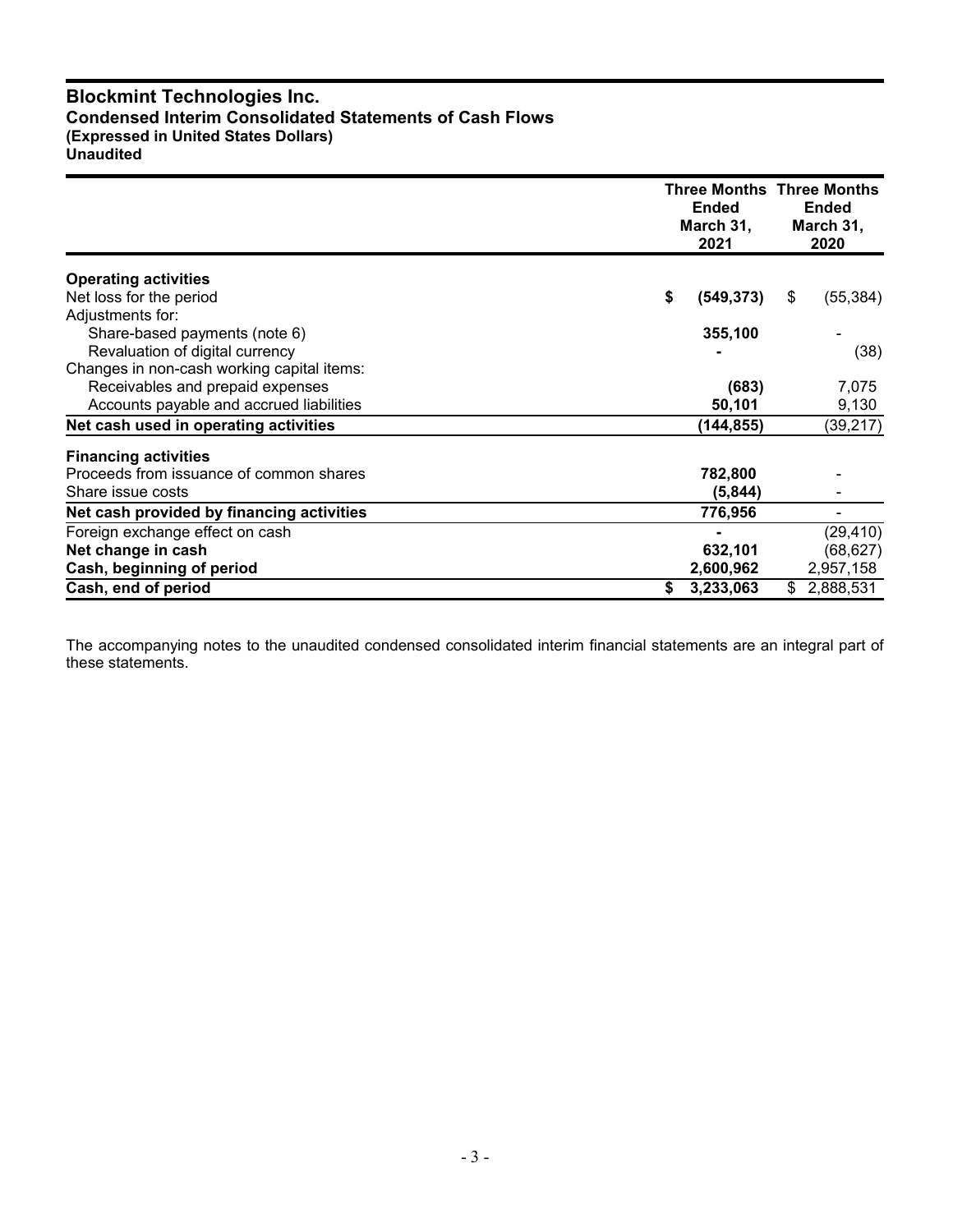# **Blockmint Technologies Inc. Condensed Interim Consolidated Statements of Changes in Equity (Expressed in United States Dollars) Unaudited**

|                                                 |    | <b>Share</b><br>capital | <b>Warrant</b><br><b>reserve</b> | <b>Contributed</b><br><b>Surplus</b> |   | <b>Foreign currency</b><br>translation<br>reserve<br>income |      | <b>Deficit</b>   | Total                  |  |
|-------------------------------------------------|----|-------------------------|----------------------------------|--------------------------------------|---|-------------------------------------------------------------|------|------------------|------------------------|--|
| Balance, December 31, 2019                      | S. | 8,884,433               | $17,500$ \$                      | 30,300                               | S | 6,485                                                       | S    | $(5,976,367)$ \$ | 2,962,351              |  |
| Currency translation<br>Net loss for the period |    |                         |                                  |                                      |   | (29, 410)                                                   |      | (55, 384)        | (29, 410)<br>(55, 384) |  |
| Balance, March 31, 2020                         | S. | 8,884,433               | 17,500 \$                        | 30,300                               |   | (22, 925)                                                   | - \$ | $(6,031,751)$ \$ | 2,877,557              |  |
|                                                 |    |                         |                                  |                                      |   |                                                             |      |                  |                        |  |
| Balance, December 31, 2020                      |    | 8,884,433               | \$<br>$17,500$ \$                | 30,300                               | S | 13,495                                                      | S.   | $(6,402,200)$ \$ | 2,543,528              |  |
| Private placement                               |    | 782,800                 |                                  |                                      |   |                                                             |      |                  | 782,800                |  |
| Share issue costs                               |    | (5,844)                 |                                  |                                      |   |                                                             |      |                  | (5,844)                |  |
| Share-based compensation                        |    |                         |                                  | 355,100                              |   | $\,$                                                        |      |                  | 355,100                |  |
| Net loss for the period                         |    |                         |                                  |                                      |   |                                                             |      | (549, 373)       | (549, 373)             |  |
| Balance, March 31, 2021                         |    | 9,661,389               | 17,500                           | 385,400                              |   | 13,495                                                      |      | $(6,951,573)$ \$ | 3,126,211              |  |

The accompanying notes to the unaudited condensed consolidated interim financial statements are an integral part of these statements.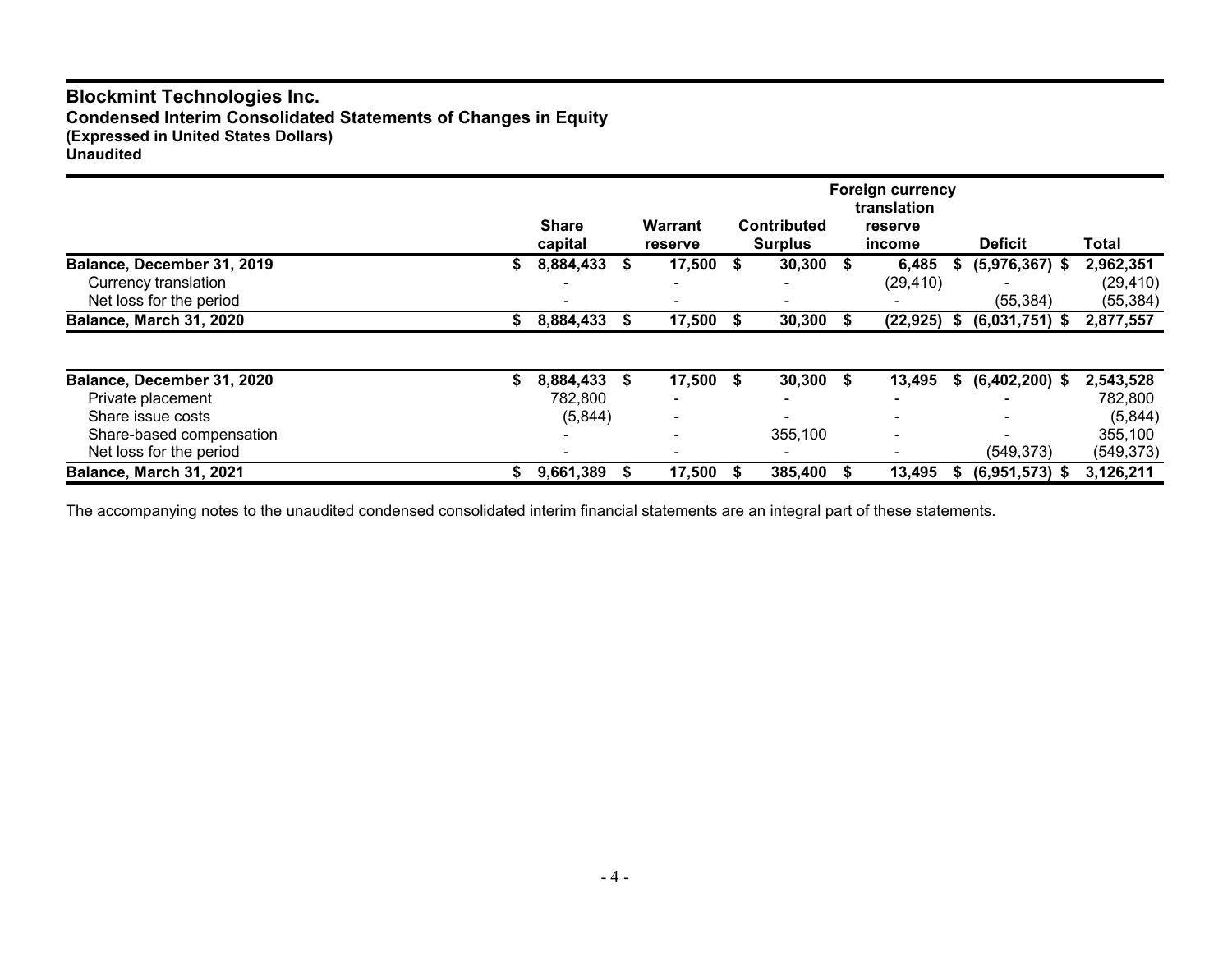### **1. Nature of operations and going concern**

Blockmint Technologies Inc. (the "Company") is a publicly traded company whose shares are listed on the TSX-V under the trading symbol BKMT. BlockMint (Canada) Technologies Inc. ("BlockMint-Canada"), a wholly owned subsidiary of the Company, was incorporated on December 22, 2017 pursuant to the British Columbia Business Corporations Act. BlockMint-Canada and its subsidiary, BlockMint (USA) Technologies Inc. ("BlockMint-USA") are in the business of developing distributed systems and networks that enable a more decentralized deployment of blockchain based applications such as cryptocurrency mining. BlockMint-USA was incorporated under the laws of the State of Delaware on March 6, 2018.

The Company's registered office address is located at 29<sup>th</sup> Floor, 595 Burrard Street, Vancouver, British Columbia, V7X 1J5.

#### **Going concern**

The Company does not generate revenue from operations. The Company incurred a net loss for the three months ended March 31, 2021 of \$549,373 (three months ended March 31, 2020 - \$55,384) and had an accumulated deficit of \$6,951,573 at March 31, 2021 (December 31, 2020 - \$6,402,200). These conditions indicate a material uncertainty that may cast significant doubt on the Company's ability to continue as a going concern. As at March 31, 2021, the Company had a working capital balance of \$3,126,211 (December 31, 2020 - \$2,543,528).

During the first quarter of 2020, there was a global outbreak of a novel coronavirus identified as "COVID-19". On March 2020, the World Health Organization declared a global pandemic. In order to combat the spread of COVID-19, governments worldwide have enacted emergency measures including travel bans, legally enforced or self-imposed quarantine periods, social distancing and business and organization closures. These measures have caused material disruptions to businesses, governments and other organizations resulting in an economic slowdown and increased volatility in national and global equity and commodity markets.

Central banks and governments, including Canadian federal and provincial governments, have reacted with significant monetary and fiscal interventions designed to stabilize economic conditions. The duration and impact of the COVID-19 outbreak is unknown at this time, as is the efficacy of any interventions. It is not possible to reliably estimate the length and severity of these developments and the impact on the financial results and condition of the Company and its operations in future periods. However, currently COVID-19 did not have a significant impact on the Company's operations and access to financial markets.

These unaudited condensed consolidated interim financial statements have been prepared on a going concern basis, which presumes realization of assets and discharge of liabilities in the normal course of business for the foreseeable future. Accordingly they do not give effect to adjustments that would be necessary should the Company be unable to continue as a going concern and therefore be required to realize its assets and discharge its liabilities in other than the normal course of business and at amounts different from those presented in these unaudited condensed consolidated interim financial statements.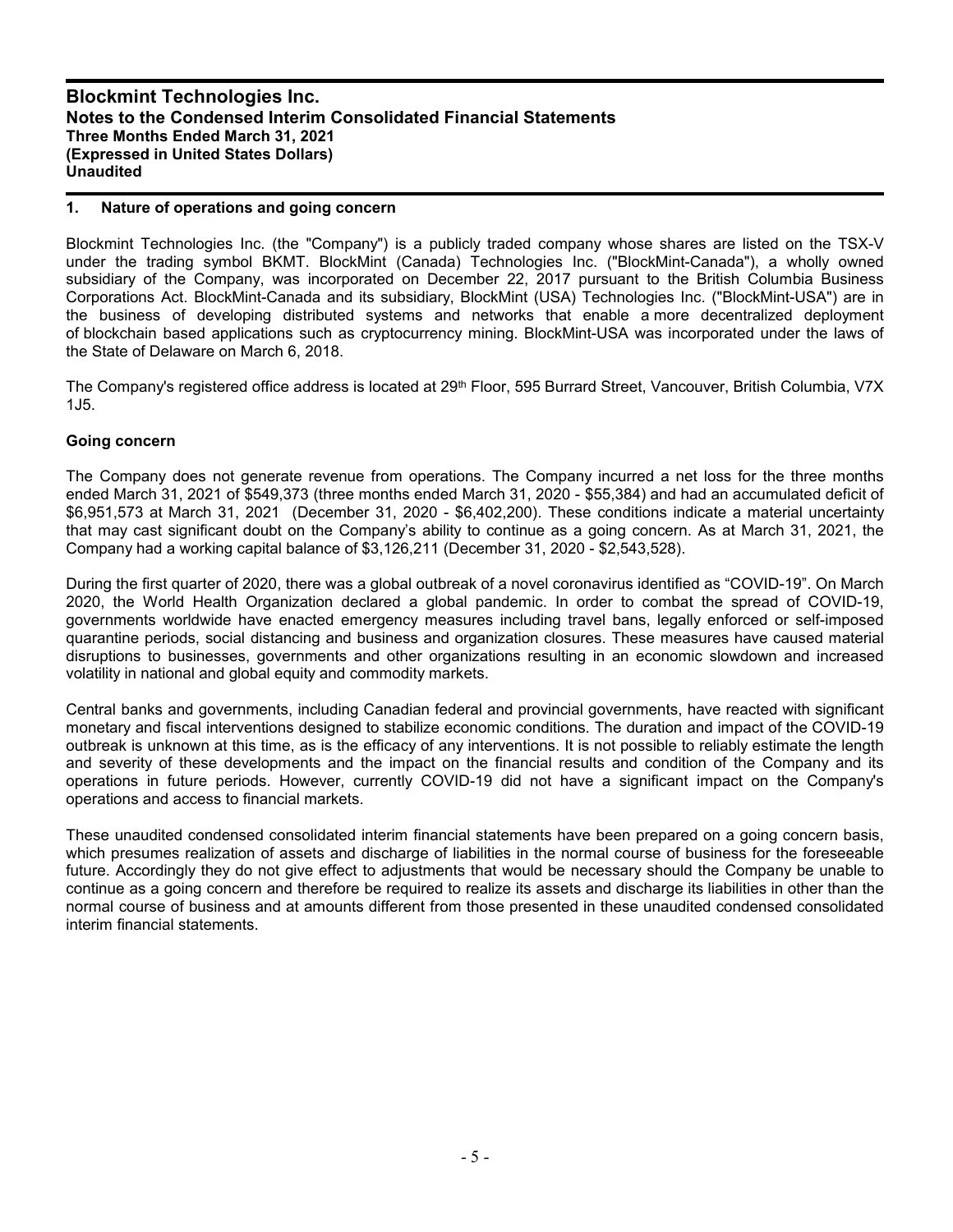## **2. Basis of presentation**

The Company applies International Financial Reporting Standards ("IFRS") as issued by the International Accounting Standards Board ("IASB") and interpretations issued by the International Financial Reporting Interpretations Committee ("IFRIC"). These unaudited condensed consolidated interim financial statements have been prepared in accordance with International Accounting Standard 34, Interim Financial Reporting. Accordingly, they do not include all of the information required for full annual financial statements required by IFRS as issued by IASB and interpretations issued by IFRIC.

The policies applied in these unaudited condensed consolidated interim financial statements are based on IFRS's issued and outstanding as of May 31, 2021, the date the Board of Directors approved the statements. Except as disclosed in note 3, the same accounting policies and methods of computation are followed in these unaudited condensed consolidated interim financial statements as compared with the most recent annual financial statements as at and for the year ended December 31, 2020. Any subsequent changes to IFRS that are given effect in the Company's annual financial statements for the period ending December 31, 2021 could result in restatement of these unaudited condensed consolidated interim financial statements.

## **3. Significant accounting policies**

## **Changes in accounting policies**

## New accounting policy adopted

Certain pronouncements were issued by the IASB or the IFRIC that are mandatory for accounting periods commencing on or after January 1, 2021. Many are not applicable or do not have a significant impact to the Company and have been excluded.

## New standards not yet adopted and interpretations issued but not yet effective

Certain pronouncements were issued by the IASB or the IFRIC that are mandatory for accounting periods commencing on or after January 1, 2022. Many are not applicable or do not have a significant impact to the Company and have been excluded.

## *IFRS 3, Business Combinations ("IFRS 3")*

Amendments to IFRS 3 "Business Combinations" were issued in May 2020, and are effective on or after January 1, 2022, with earlier application permitted. The amendments update references within IFRS 3 to the 2018 Conceptual Framework and require that the principles in IAS 37 "Provisions, Contingent Liabilities and Contingent Assets" be used to identify liabilities and contingent assets arising from a business combination. Adoption of these amendments is not expected to have a significant impact on the Company's unaudited condensed consolidated interim financial statements.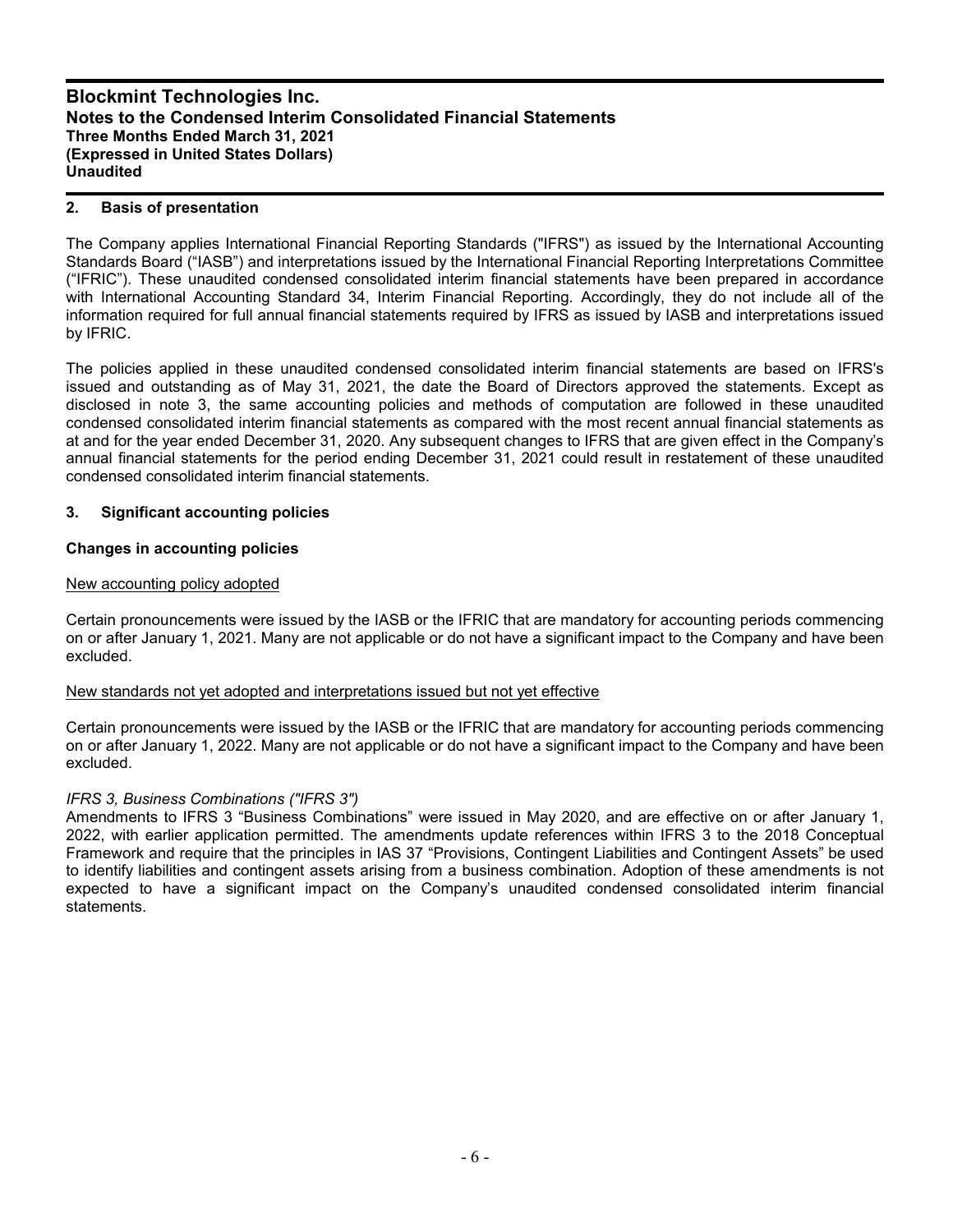### **4. Intangible assets**

|                         | As at<br>December 31,<br>2019 |   | Write-off     | As at<br>December 31,<br>2020 |   | Write-off | As at<br>March 31,<br>2021 |
|-------------------------|-------------------------------|---|---------------|-------------------------------|---|-----------|----------------------------|
| Patent pending (note 7) | 17.500                        | S | $(17,500)$ \$ | ۰                             | S | ۰         | $\blacksquare$             |
|                         | 17.500                        |   | ٠             | $\overline{\phantom{a}}$      |   | ۰         | $\overline{\phantom{a}}$   |

The patent application was not approved, as a result, the patent was fully impaired during the year ended December 31, 2020.

#### **5. Share capital**

#### a) Authorized share capital

The Company is authorized to issue an unlimited number of common shares with no par value. The holders of common shares are entitled to receive dividends which may be declared from time to time, and are entitled to one vote per share at meetings of the Company. All shares are ranked equally with regards to the Company's residual assets.

#### b) Common shares issued

|                                                    | Number of<br>common<br>shares | Amount                    |
|----------------------------------------------------|-------------------------------|---------------------------|
| Balance, December 31, 2019 and March 31, 2020      | 44,269,068 \$                 | 8,884,433                 |
| Balance, December 31, 2020                         | 44,269,068 \$                 | 8,884,433                 |
| Private placement (i)<br>Shares issued as fees (i) | 3,846,154<br>127,383          | 782.800<br>$\blacksquare$ |
| Share issue costs (i)<br>Balance, March 31, 2021   | 48,242,605 \$                 | (5, 844)<br>9,661,389     |

(i) On January 26, 2021, the Company closed a non-brokered private placement and issued an aggregate of 3,846,154 common shares at a price of CDN\$0.26 per common share to raise aggregate gross proceeds of CDN\$1,000,000 (\$782,800). In connection with the offering, the Company issued an aggregate of 127,383 finder's shares to certain brokerage firms and paid \$5,844 in legal and other fees.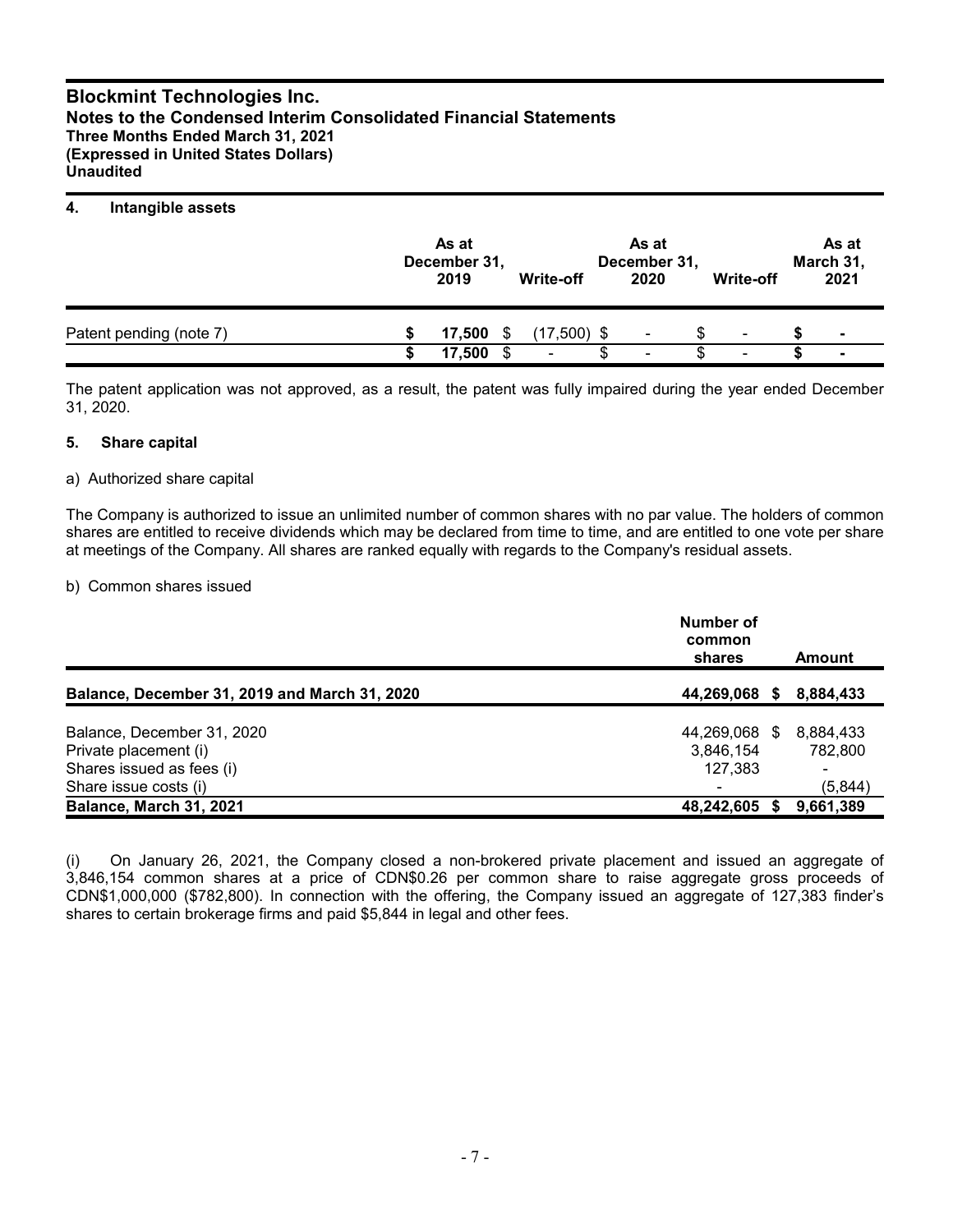#### **6. Share-based payments**

In February 2019, the Directors adopted a new 20% fixed stock option plan (the "Plan") to replace the former "10% rolling" stock option plan. Under the terms of the Plan, the Board may from time to time, in its discretion, and in accordance with TSXV requirements, grant to the Company's directors, officers, employees and consultants, nontransferable options to purchase common shares of the Company, provided that the number of shares reserved for issuance will not exceed 8,853,814 common shares., inclusive of all common shares which may be issued pursuant to the performance warrants issued. (note 7)

|                                                                  | Number of<br>stock options | Fair<br>value  |
|------------------------------------------------------------------|----------------------------|----------------|
| Balance, December 31, 2019, March 31, 2020 and December 31, 2020 |                            | $\blacksquare$ |
| Issued (i)                                                       | 1.250.000                  | 355,100        |
| Balance, March 31, 2021                                          | 1,250,000                  | 355,100        |

The weighted average grant date fair value of options granted during the three months ended March 31, 2021 was \$0.28.

(i) On February 11, 2021, the Company granted stock options to certain of its directors, officers and consultants to purchase up to an aggregate of 1,250,000 common shares in the capital of the Company, exercisable over five years at a price of CDN\$0.40 per share. The options vested immediately. The estimated fair value of the options at the grant date was \$355,100 using the Black-Scholes option pricing model. The estimated fair value of the options has been charged to the unaudited condensed consolidated interim statements of loss and comprehensive loss and credited to share-based payments in the shareholders' equity. The underlying weighted average assumptions used in the estimation of fair value in the Black-Scholes valuation model are as follows: dividend yield 0%, expected volatility of 152%, risk free rate of return of 0.48% and an expected life of 5 years. For the three months ended March 31, 2021 \$355,100 was expensed.

The following table reflects the actual stock options issued and outstanding as of March 31, 2021:

| <b>Expiry date</b>     | <b>Exercise</b><br>price | <b>Weighted average</b><br>remaining<br>contractual<br>life (years) | Number of<br>options<br>outstanding | Number of<br>options<br>vested<br>(exercisable) |  |
|------------------------|--------------------------|---------------------------------------------------------------------|-------------------------------------|-------------------------------------------------|--|
| February 11, 2026      | CDN 0.40                 | 4.87                                                                | 1,250,000                           | 1,250,000                                       |  |
| <b>Warrant reserve</b> |                          |                                                                     |                                     |                                                 |  |

|                                                                                     | Number of<br>warrants | Weighted<br>average<br>exercise price |
|-------------------------------------------------------------------------------------|-----------------------|---------------------------------------|
| Balance, December 31, 2019, March 31, 2020, December 31, 2020<br>and March 31, 2021 | 6,650,000             | 0.03                                  |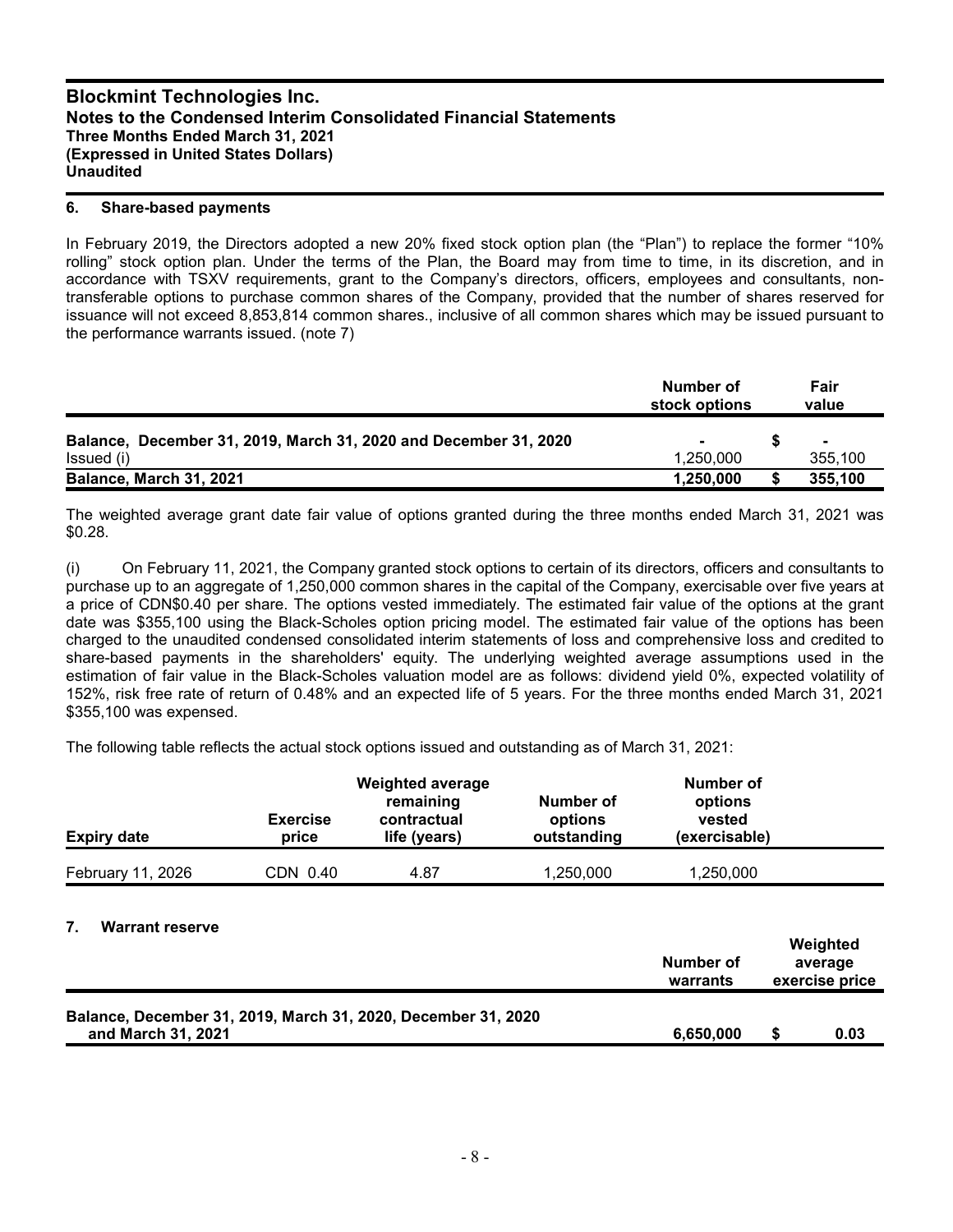## **7. Warrants reserve (continued)**

The following table reflects the warrants issued and outstanding as of March 31, 2021:

| <b>Expiry date</b>                     | Number of<br>warrants | <b>Grant date</b><br>fair value | <b>Exercise</b><br>price |  |
|----------------------------------------|-----------------------|---------------------------------|--------------------------|--|
| $, 2023$ <sup>(1)</sup><br>February 1, | 6,650,000             | 17,500                          | CDN 0.05                 |  |

1) These are 6,650,000 bonus warrants to a current officer and a past officer. 3,325,000 of the bonus warrants are eligible for exercise provided at any time during the term the Company achieves at least cumulative gross revenue of \$4,000,000. The balance of 3,325,000 warrants will be eligible for exercise when a further \$4,000,000 of gross revenue is achieved by the Company (i.e. cumulative gross revenue of \$8,000,000 from the date of issuance of the warrants)

## **8. Related party transactions**

Key management personnel includes the Board of Directors of the Company, officers, and close family members and enterprises which are controlled by these individuals, as well as certain persons performing similar functions.

(a) The Company entered into the following transactions with related parties:

|                                |       | <b>Three Months Ended</b><br>March 31, |          |                |
|--------------------------------|-------|----------------------------------------|----------|----------------|
|                                |       | 2021                                   |          | 2020           |
| Owen Bird Law Corporation      | O)    | S                                      | 7,899 \$ | $\blacksquare$ |
| Bayswater Consulting Ltd.      | (ii)  |                                        | 2,357    | 2,208          |
| Marrelli Support Services Inc. | (iii) |                                        | 8.653    | 8.726          |

(i) For the three months ended March 31, 2021, the Company expensed professional fees of \$7,899 (three months ended March 31, 2020 - \$nil) for legal services of which \$5,844 was reflected as share issue costs, to Owen Bird Law Corporation, a legal firm of which Jeff Lightfoot is a shareholder. As at March 31, 2021, \$1,515 (December 31, 2020 - \$1,472) was payable to this party and the amount is included in accounts payable and accrued liabilities.

(ii) For the three months ended March 31, 2021, the Company expensed consulting fees of \$2,357 (three months ended March 31, 2020 - \$2,208) to a private company controlled by Erin Walmesley, the Company's corporate secretary, for corporate services.

(iii) For the three months ended March 31, 2021, the Company expensed consulting fees of \$8,653 (three months ended March 31, 2020 - \$8,726) to Marrelli Support Services Inc. ("Marrelli") for: Victor Hugo to act as the Chief Financial Officer of the Company; and for bookkeeping services. Victor Hugo is an employee of Marrelli. These services were incurred in the normal course of operations for general accounting and financial reporting matters. As at March 31, 2021, Marrelli was owed \$9,825 (December 31, 2020 - \$9,722), and the amount is included in accounts payable and accrued liabilities.